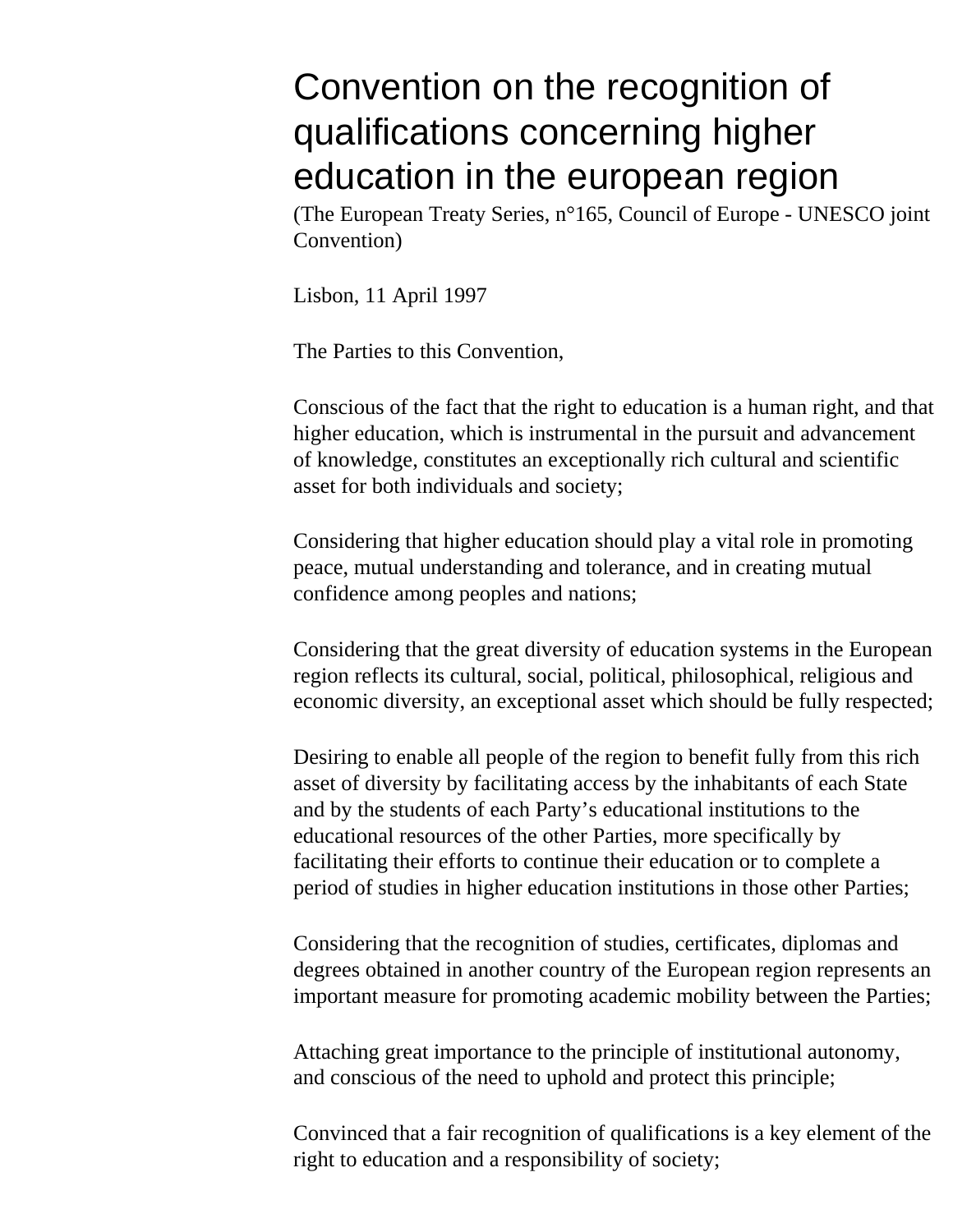Having regard to the Council of Europe and UNESCO Conventions covering academic recognition in Europe:

European Convention on the Equivalence of Diplomas leading to Admission to Universities (1953, ETS No. 15), and its Protocol (1964, ETS No. 49);

European Convention on the Equivalence of Periods of University Study (1956, ETS No. 21);

European Convention on the Academic Recognition of University Qualifications (1959, ETS No. 32);

Convention on the Recognition of Studies, Diplomas and Degrees concerning Higher Education in the States belonging to the Europe Region (1979);

European Convention on the General Equivalence of Periods of University Study (1990, ETS No. 138);

Having regard also to the International Convention on the Recognition of Studies, Diplomas and Degrees in Higher Education in the Arab and European States bordering on the Mediterranean (1976), adopted within the framework of UNESCO and partially covering academic recognition in Europe;

Mindful that this Convention should also be considered in the context of the UNESCO conventions and the International Recommendation covering other Regions of the world, and of the need for an improved exchange of information between these Regions;

Conscious of the wide ranging changes in higher education in the European region since these Conventions were adopted, resulting in considerably increased diversification within and between national higher education systems, and of the need to adapt the legal instruments and practice to reflect these developments;

Conscious of the need to find common solutions to practical recognition problems in the European region;

Conscious of the need to improve current recognition practice and to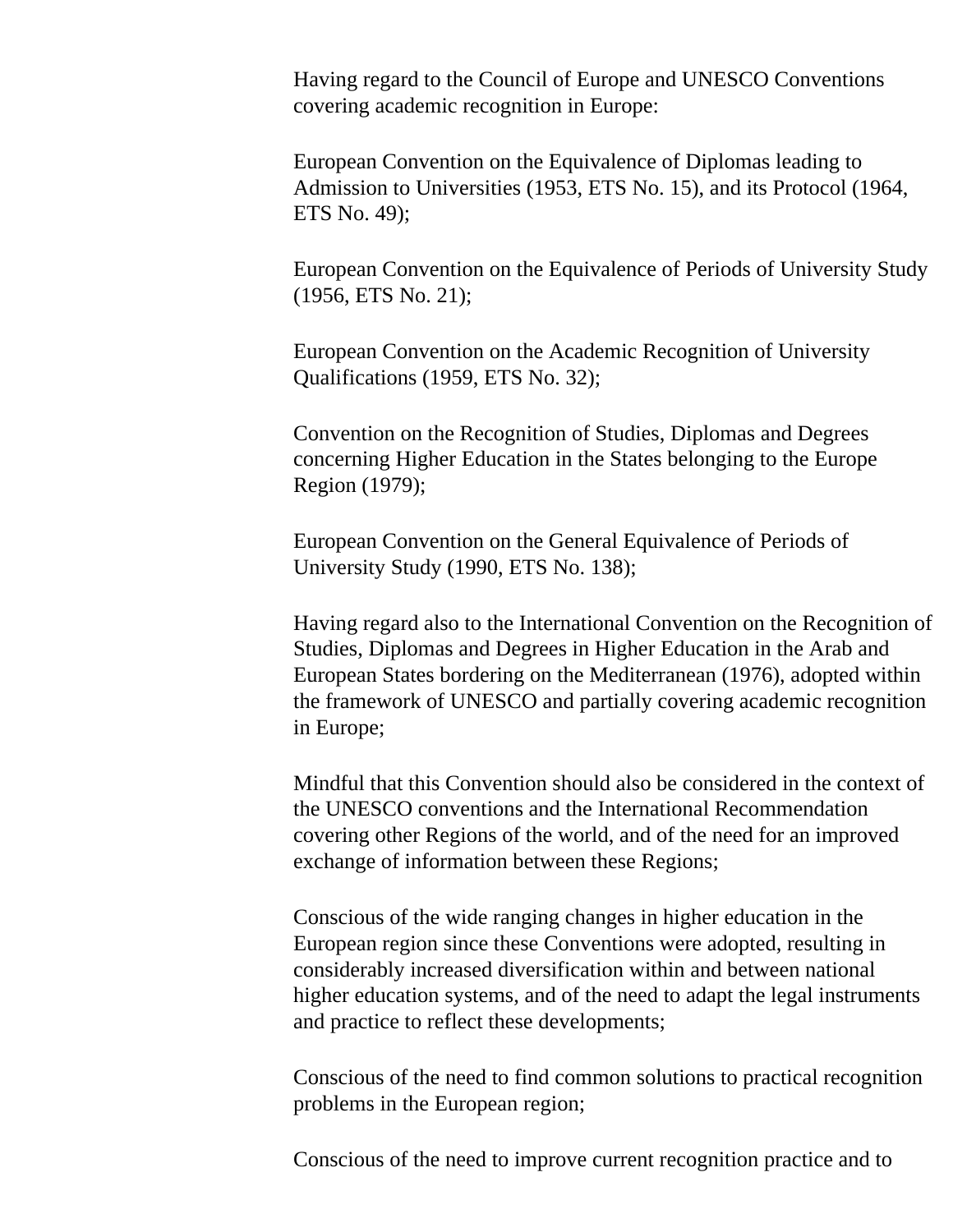make it more transparent and better adapted to the current situation of higher education in the European region;

Confident of the positive significance of a Convention elaborated and adopted under the joint auspices of the Council of Europe and UNESCO providing a framework for the further development of recognition practices in the European region;

Conscious of the importance of providing permanent implementation mechanisms in order to put the principles and provisions of the current Convention into practice,

Have agreed as follows:

# Section I. Definitions

#### Article I

For the purposes of this Convention, the following terms shall have the following meaning:

Access (to higher education)

The right of qualified candidates to apply and to be considered for admission to higher education.

Admission (to higher education institutions and programmes)

The act of, or system for, allowing qualified applicants to pursue studies in higher education at a given institution and/or a given programme.

Assessment (of institutions or programmes)

The process for establishing the educational quality of a higher education institution or programme.

Assessment (of individual qualifications)

The written appraisal or evaluation of an individual's foreign qualifications by a competent body.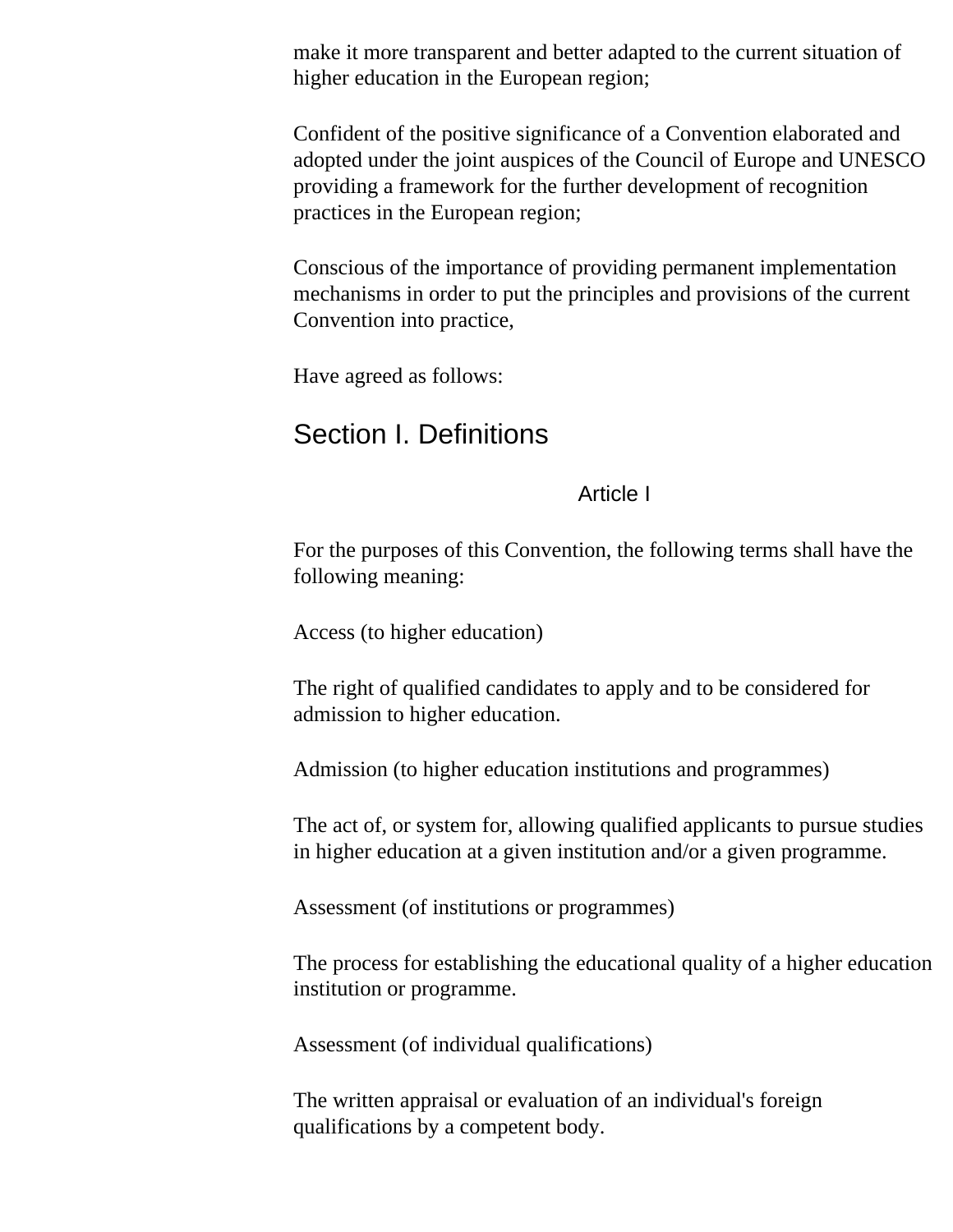Competent recognition authority

A body officially charged with making binding decisions on the recognition of foreign qualifications.

Higher education

All types of courses of study, or sets of courses of study, training or training for research at the post secondary level which are recognized by the relevant authorities of a Party as belonging to its higher education system.

Higher education institution

An establishment providing higher education and recognized by the competent authority of a Party as belonging to its system of higher education.

Higher education programme

A course of study recognized by the competent authority of a Party as belonging to its system of higher education, and the completion of which provides the student with a higher education qualification.

Period of study

Any component of a higher education programme which has been evaluated and documented and, while not a complete programme of study in itself, represents a significant acquisition of knowledge or skill.

Qualification

A. Higher education qualification

Any degree, diploma or other certificate issued by a competent authority attesting the successful completion of a higher education programme.

B. Qualification giving access to higher education

Any diploma or other certificate issued by a competent authority attesting the successful completion of an education programme and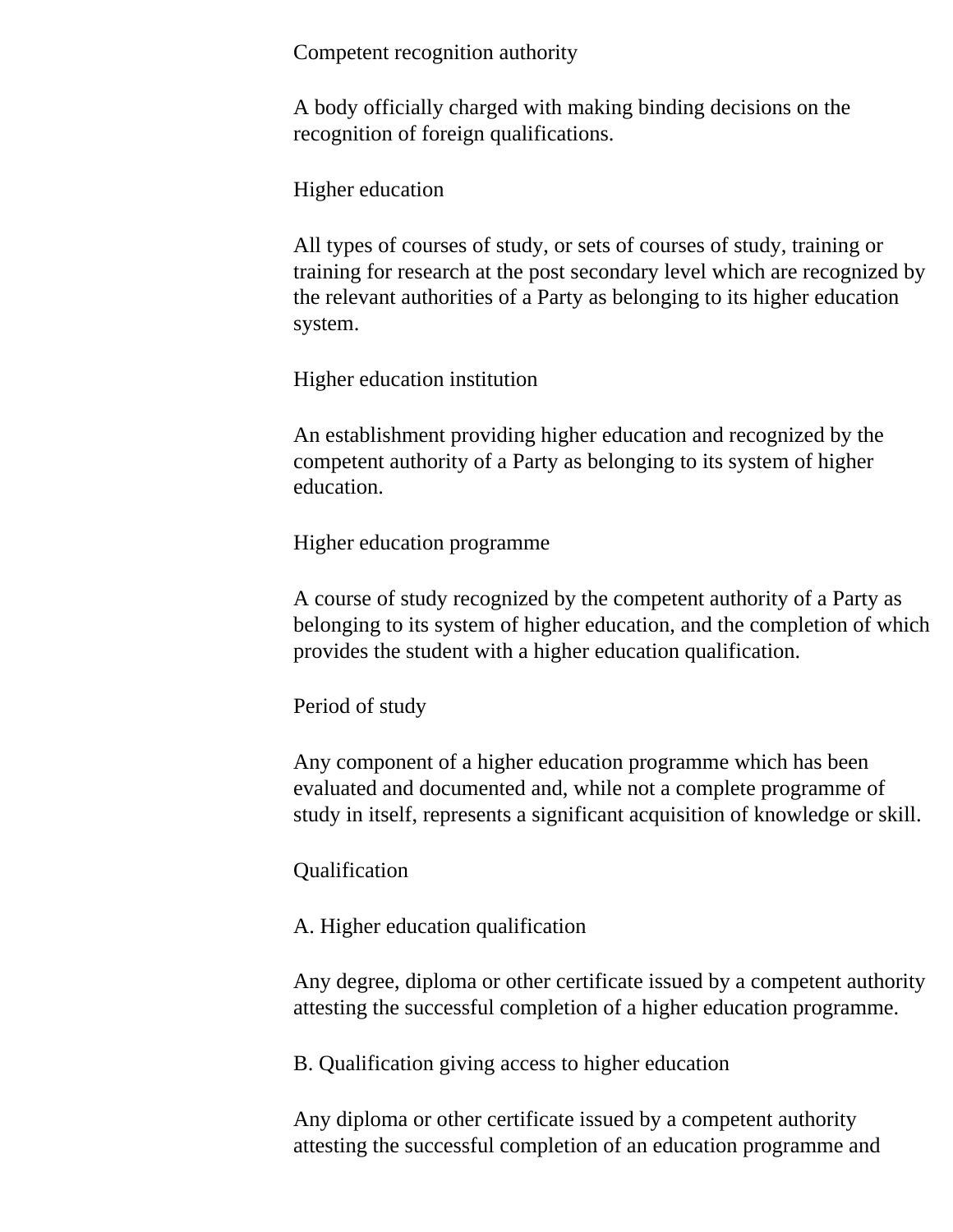giving the holder of the qualification the right to be considered for admission to higher education (cf. the definition of access).

Recognition

A formal acknowledgement by a competent authority of the value of a foreign educational qualification with a view to access to educational and/or employment activities.

Requirement

A. General requirements

Conditions that must in all cases be fulfilled for access to higher education, or to a given level thereof, or for the award of a higher education qualification at a given level.

B. Specific requirements

Conditions that must be fulfilled, in addition to the general requirements, in order to gain admission to a particular higher education programme, or for the award of a specific higher education qualification in a particular field of study.

# Section II. The competence of authorities

Article II.1

1 Where central authorities of a Party are competent to make decisions in recognition cases, that Party shall be immediately bound by the provisions of this Convention and shall take the necessary measures to ensure the implementation of its provisions on its territory.

Where the competence to make decisions in recognition matters lies with components of the Party, the Party shall furnish one of the depositories with a brief statement of its constitutional situation or structure at the time of signature or when depositing its instrument of ratification, acceptance, approval or accession, or any time thereafter. In such cases, the competent authorities of the components of the Parties so designated shall take the necessary measures to ensure implementation of the provisions of this Convention on their territory.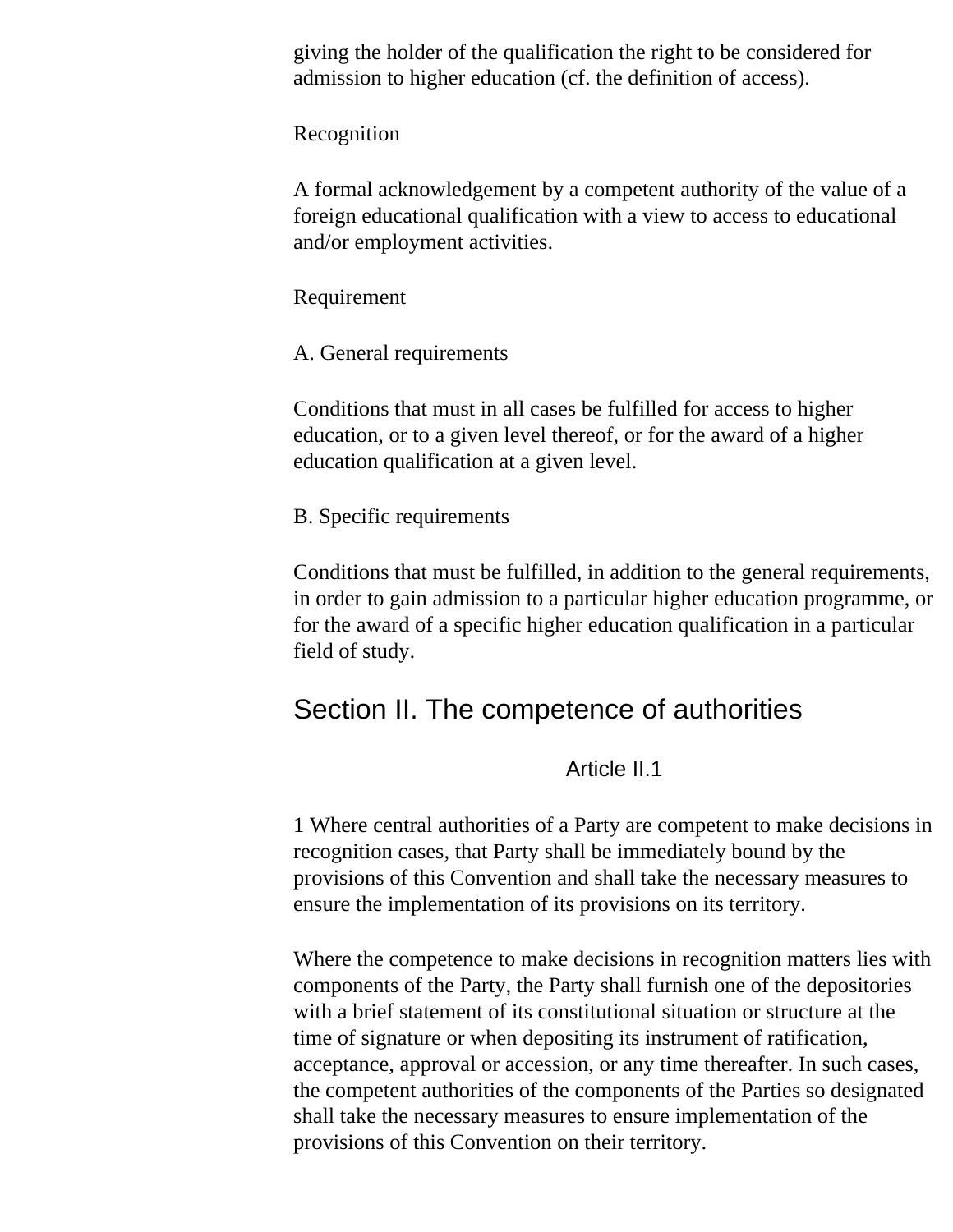2 Where the competence to make decisions in recognition matters lies with individual higher education institutions or other entities, each Party according to its constitutional situation or structure shall transmit the text of this convention to these institutions or entities and shall take all possible steps to encourage the favourable consideration and application of its provisions.

3 The provisions of paragraphs 1 and 2 of this Article shall apply, mutatis mutandis, to the obligations of the Parties under subsequent articles of this Convention.

#### Article II.2

At the time of signature or when depositing its instrument of ratification, acceptance, approval or accession, or at any time thereafter, each State, the Holy See or the European Community shall inform either depository of the present Convention of the authorities which are competent to make different categories of decisions in recognition cases.

### Article II.3

Nothing in this Convention shall be deemed to derogate from any more favourable provisions concerning the recognition of qualifications issued in one of the Parties contained in or stemming from an existing or a future treaty to which a Party to this Convention may be or may become a party.

# Section III. Basic principles related to the assessment of qualificiations

### Article III.1

1 Holders of qualifications issued in one of the Parties shall have adequate access, upon request to the appropriate body, to an assessment of these qualifications.

2 No discrimination shall be made in this respect on any ground such as the applicant's gender, race, colour, disability, language, religion, political or other opinion, national, ethnic or social origin, association with a national minority, property, birth or other status, or on the grounds of any other circumstance not related to the merits of the qualification for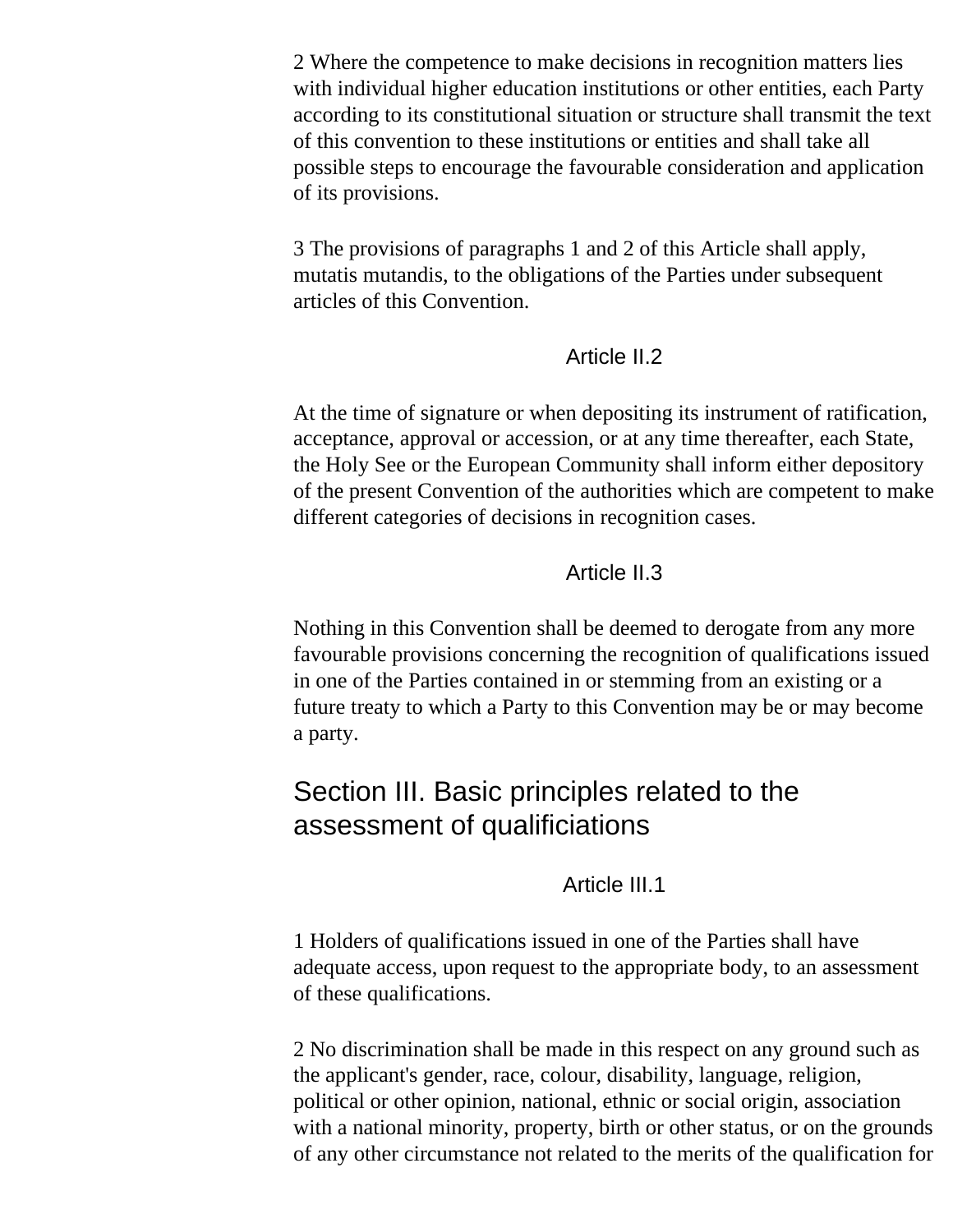which recognition is sought. In order to assure this right, each Party undertakes to make appropriate arrangements for the assessment of an application for recognition of qualifications solely on the basis of the knowledge and skills achieved.

# Article III.2

Each Party shall ensure that the procedures and criteria used in the assessment and recognition of qualifications are transparent, coherent and reliable.

# Article III.3

1 Decisions on recognition shall be made on the basis of appropriate information on the qualifications for which recognition is sought.

2 In the first instance, the responsibility for providing adequate information rests with the applicant, who shall provide such information in good faith.

3 Notwithstanding the responsibility of the applicant, the institutions having issued the qualifications in question shall have a duty to provide, upon request of the applicant and within reasonable limits, relevant information to the holder of the qualification, to the institution, or to the competent authorities of the country in which recognition is sought.

4 The Parties shall instruct or encourage, as appropriate, all education institutions belonging to their education systems to comply with any reasonable request for information for the purpose of assessing qualifications earned at the said institutions.

5 The responsibility to demonstrate that an application does not fulfil the relevant requirements lies with the body undertaking the assessment.

# Article III.4

Each Party shall ensure, in order to facilitate the recognition of qualifications, that adequate and clear information on its education system is provided.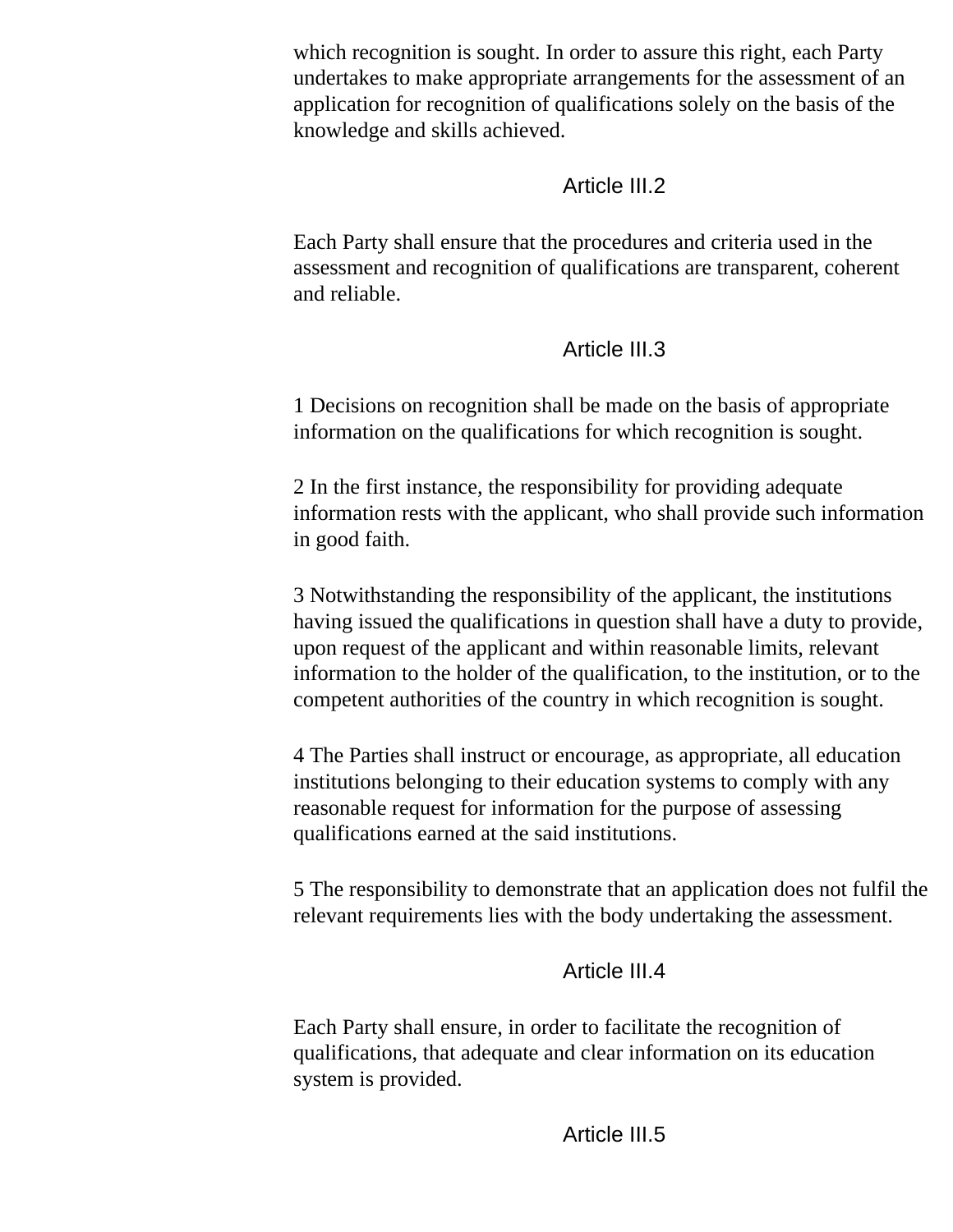Decisions on recognition shall be made within a reasonable time limit specified beforehand by the competent recognition authority and calculated from the time all necessary information in the case has been provided. If recognition is withheld, the reasons for the refusal to grant recognition shall be stated, and information shall be given concerning possible measures the applicant may take in order to obtain recognition at a later stage. If recognition is withheld, or if no decision is taken, the applicant shall be able to make an appeal within a reasonable time limit.

# Section IV. Recognition of qualifications giving access to higher education

# Article IV.1

Each Party shall recognize the qualifications issued by other Parties meeting the general requirements for access to higher education in those Parties for the purpose of access to programmes belonging to its higher education system, unless a substantial difference can be shown between the general requirements for access in the Party in which the qualification was obtained and in the Party in which recognition of the qualification is sought.

### Article IV.2

Alternatively, it shall be sufficient for a Party to enable the holder of a qualification issued in one of the other Parties to obtain an assessment of that qualification, upon request by the holder, and the provisions of Article IV.1 shall apply mutatis mutandis to such a case.

# Article IV.3

Where a qualification gives access only to specific types of institutions or programmes of higher education in the Party in which the qualification was obtained, each other Party shall grant holders of such qualifications access to similar specific programmes in institutions belonging to its higher education system, unless a substantial difference can be demonstrated between the requirements for access in the Party in which the qualification was obtained and the Party in which recognition of the qualification is sought.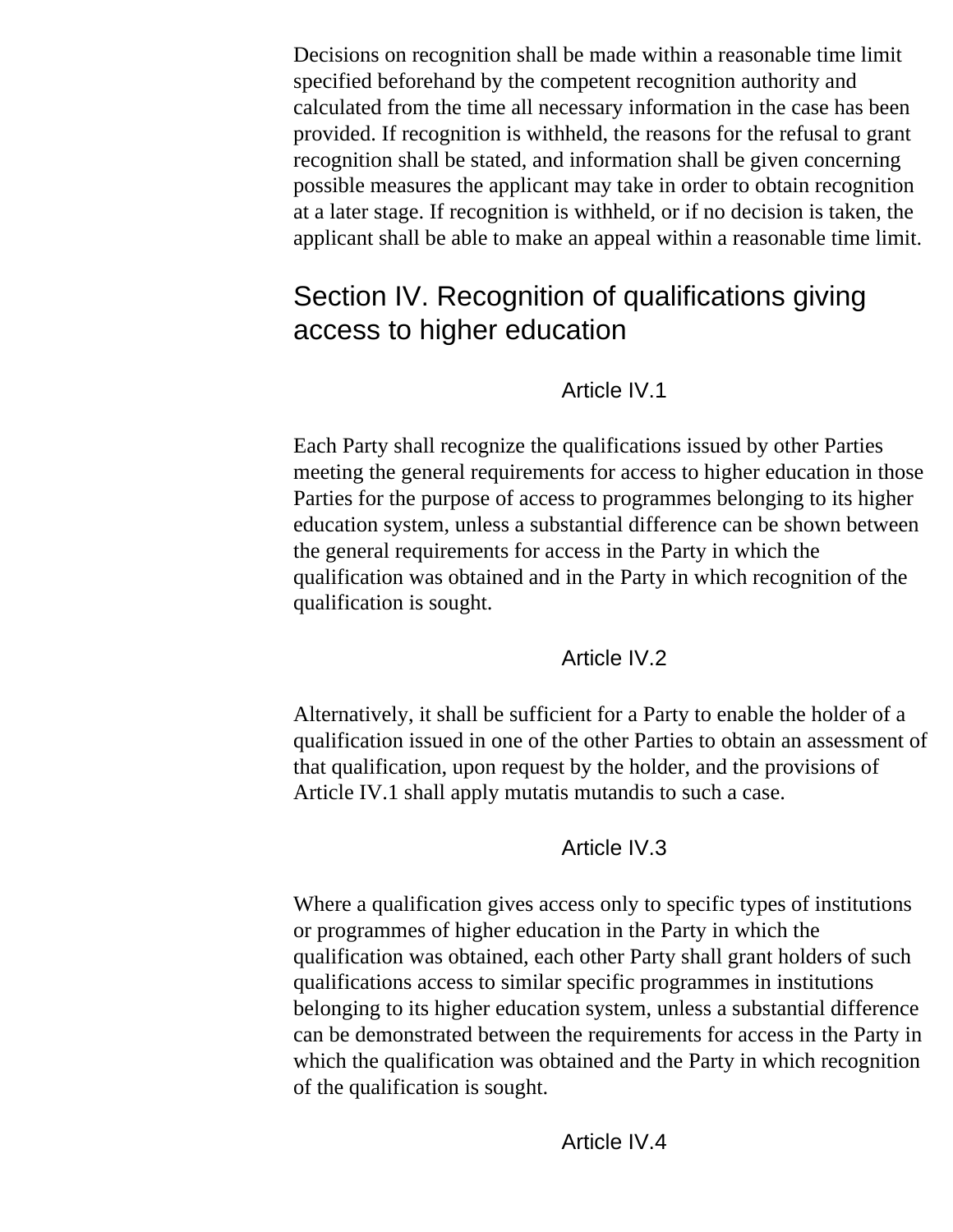Where admission to particular higher education programmes is dependent on the fulfilment of specific requirements in addition to the general requirements for access, the competent authorities of the Party concerned may impose the additional requirements equally on holders of qualifications obtained in the other Parties or assess whether applicants with qualifications obtained in other Parties fulfil equivalent requirements.

### Article IV.5

Where, in the Party in which they have been obtained, school leaving certificates give access to higher education only in combination with additional qualifying examinations as a prerequisite for access, the other Parties may make access conditional on these requirements or offer an alternative for satisfying such additional requirements within their own educational systems. Any State, the Holy See or the European Community may, at the time of signature or when depositing its instrument of ratification, acceptance, approval or accession, or at any time thereafter, notify one of the depositories that it avails itself of the provisions of this Article, specifying the Parties in regard to which it intends to apply this Article as well as the reasons therefor.

### Article IV.6

Without prejudice to the provisions of Articles IV.1, IV.2, IV.3, IV.4 and IV.5, admission to a given higher education institution, or to a given programme within such an institution, may be restricted or selective. In cases in which admission to a higher education institution and/or programme is selective, admission procedures should be designed with a view to ensuring that the assessment of foreign qualifications is carried out according to the principles of fairness and non-discrimination described in Section III.

# Article IV.7

<span id="page-8-0"></span>Without prejudice to the provisions of Articles IV.1, IV.2, IV.3, IV.4 and IV.5, admission to a given higher education institution may be made conditional on demonstration by the applicant of sufficient competence in the language or languages of instruction of the institution concerned, or in other specified languages.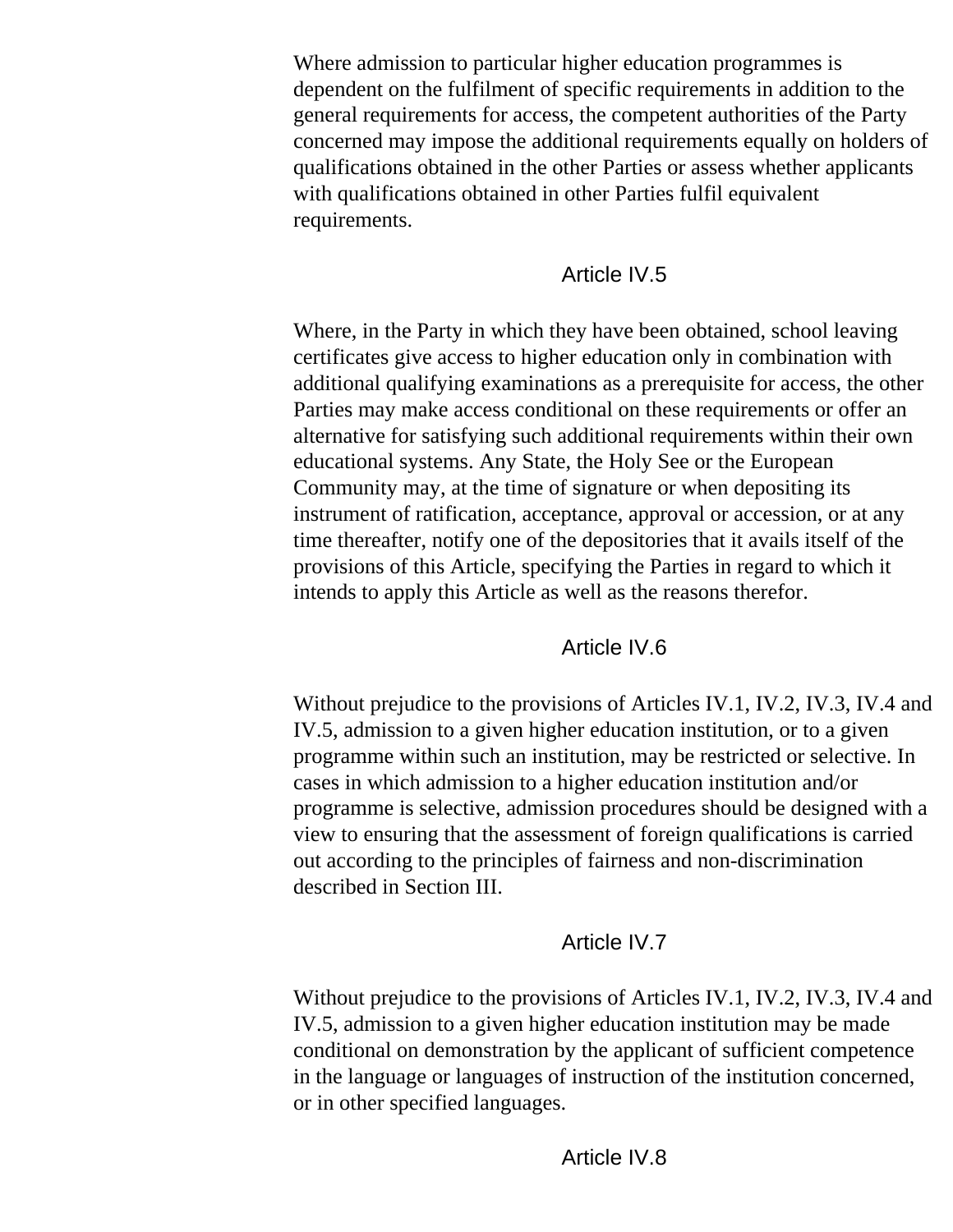In the Parties in which access to higher education may be obtained on the basis of non-traditional qualifications, similar qualifications obtained in other Parties shall be assessed in a similar manner as non-traditional qualifications earned in the Party in which recognition is sought.

#### Article IV.9

For the purpose of admission to programmes of higher education, each Party may make the recognition of qualifications issued by foreign educational institutions operating in its territory contingent upon specific requirements of national legislation or specific agreements concluded with the Party of origin of such institutions.

# Section V. Recognition of periods of study

#### Article V.1

Each Party shall recognize periods of study completed within the framework of a higher education programme in another Party. This recognition shall comprise such periods of study towards the completion of a higher education programme in the Party in which recognition is sought, unless substantial differences can be shown between the periods of study completed in another Party and the part of the higher education programme which they would replace in the Party in which recognition is sought.

#### Article V.2

Alternatively, it shall be sufficient for a Party to enable a person who has completed a period of study within the framework of a higher education programme in another Party to obtain an assessment of that period of study, upon request by the person concerned, and the provisions of Article V.1 shall apply mutatis mutandis to such a case.

#### Article V.3

<span id="page-9-0"></span>In particular, each Party shall facilitate recognition of periods of study when:

a there has been a previous agreement between, on the one hand, the higher education institution or the competent authority responsible for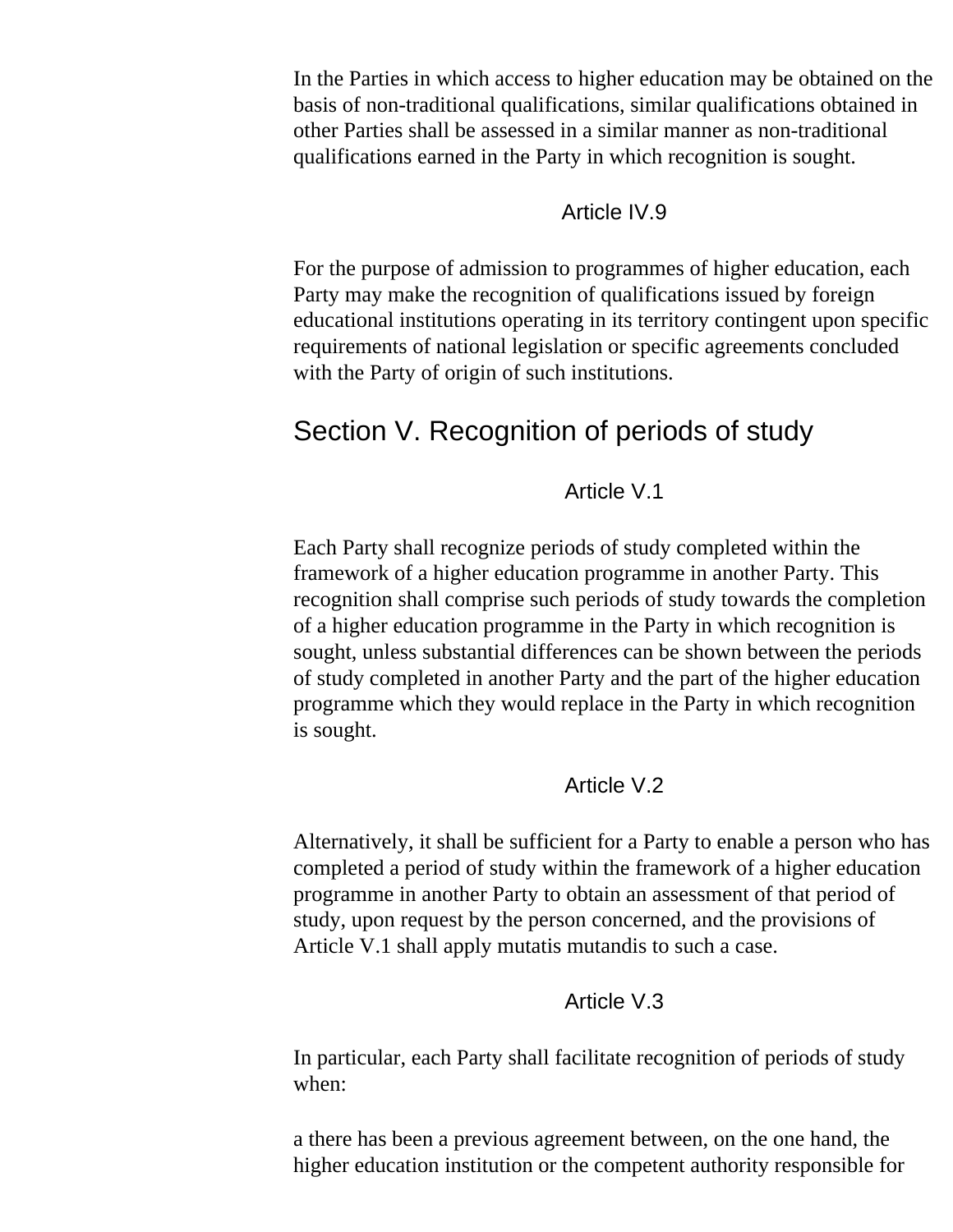the relevant period of study and, on the other hand, the higher education institution or the competent recognition authority responsible for the recognition that is sought; and

b the higher education institution in which the period of study has been completed has issued a certificate or transcript of academic records attesting that the student has successfully completed the stipulated requirements for the said period of study.

# Section VI. Recognition of higher education qualifications

#### Article VI.1

To the extent that a recognition decision is based on the knowledge and skills certified by the higher education qualification, each Party shall recognize the higher education qualifications conferred in another Party, unless a substantial difference can be shown between the qualification for which recognition is sought and the corresponding qualification in the Party in which recognition is sought.

#### Article VI.2

<span id="page-10-0"></span>Alternatively, it shall be sufficient for a Party to enable the holder of a higher education qualification issued in one of the other Parties to obtain an assessment of that qualification, upon request by the holder, and the provisions of Article VI.1 shall apply mutatis mutandis to such a case.

### Article VI.3

Recognition in a Party of a higher education qualification issued in another Party shall have one or both of the following consequences:

a access to further higher education studies, including relevant examinations, and/or to preparations for the doctorate, on the same conditions as those applicable to holders of qualifications of the Party in which recognition is sought;

b the use of an academic title, subject to the laws and regulations of the Party or a jurisdiction thereof, in which recognition is sought.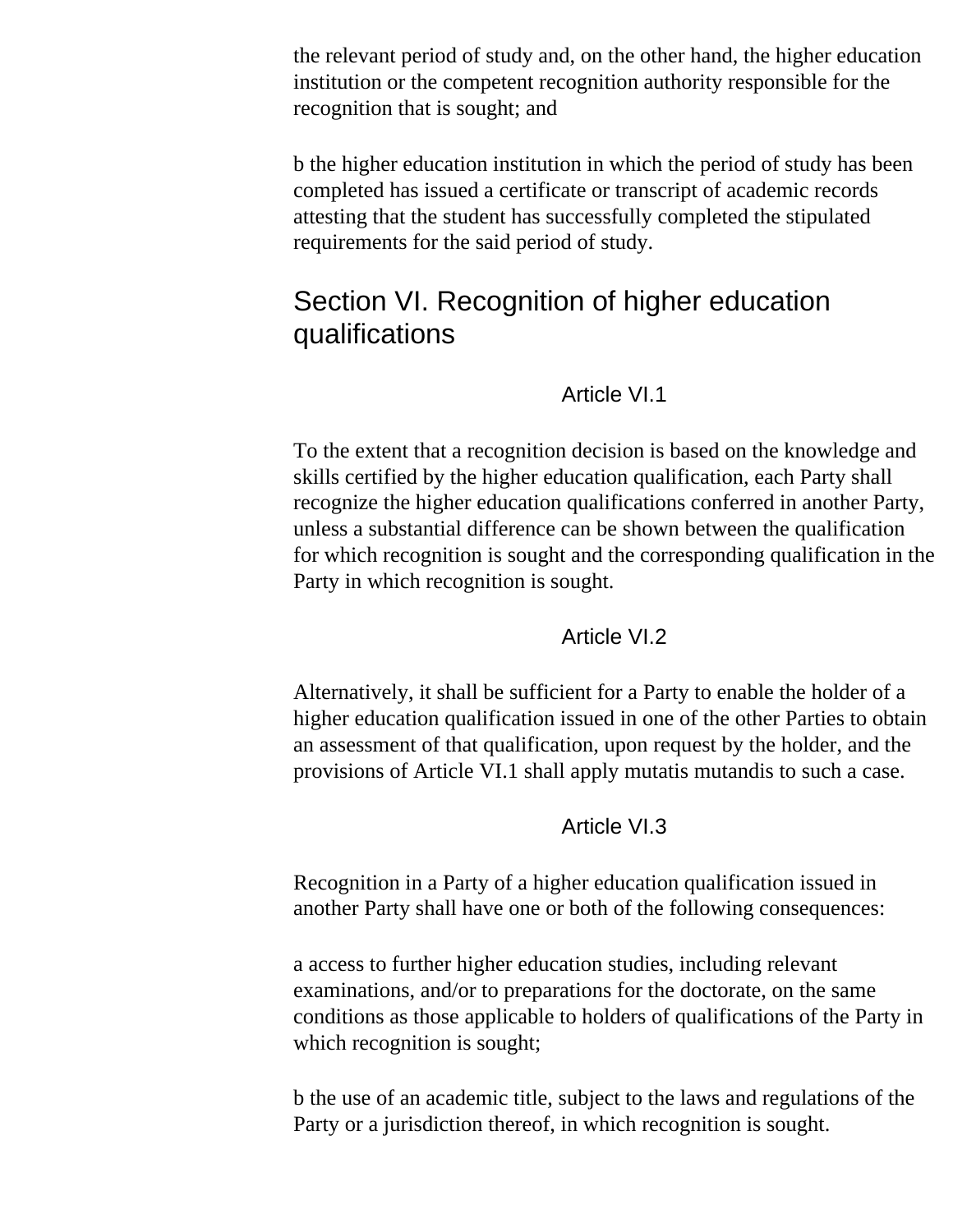In addition, recognition may facilitate access to the labour market subject to laws and regulations of the Party, or a jurisdiction thereof, in which recognition is sought.

#### Article VI.4

An assessment in a Party of a higher education qualification issued in another Party may take the form of:

a advice for general employment purposes;

b advice to an educational institution for the purpose of admission into its programmes;

c advice to any other competent recognition authority.

# Article VI.5

Each Party may make the recognition of higher education qualifications issued by foreign educational institutions operating in its territory contingent upon specific requirements of national legislation or specific agreements concluded with the Party of origin of such institutions.

Section VII. Recognition of qualifications held by refugees, displaced persons and persons in a refugee-like situation

# Article VII

Each Party shall take all feasible and reasonable steps within the framework of its education system and in conformity with its constitutional, legal, and regulatory provisions to develop procedures designed to assess fairly and expeditiously whether refugees, displaced persons and persons in a refugee-like situation fulfil the relevant requirements for access to higher education, to further higher education programmes or to employment activities, even in cases in which the qualifications obtained in one of the Parties cannot be proven through documentary evidence.

Section VIII. Information on the assessment of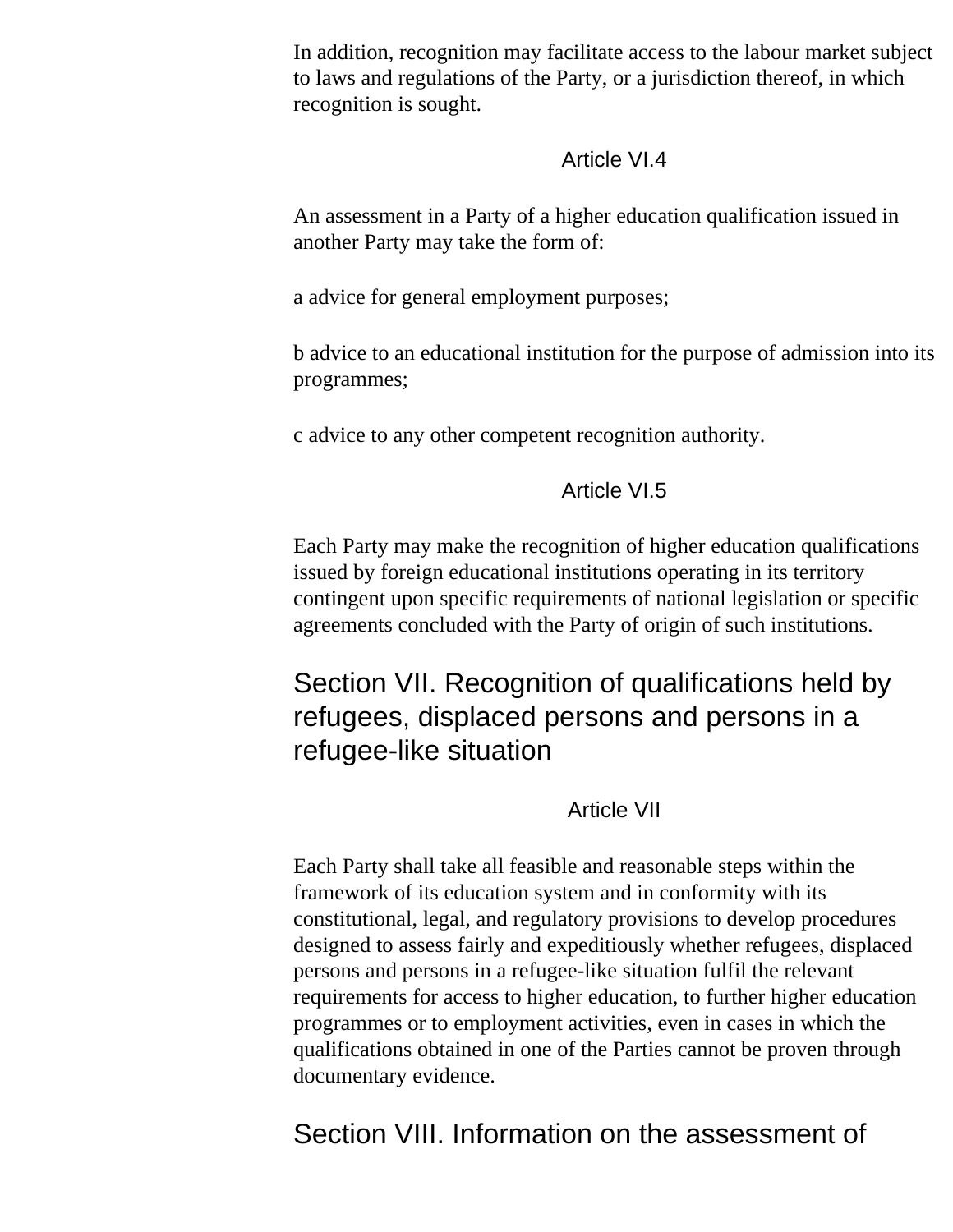# higher education institutions and programmes

#### Article VIII.1

Each Party shall provide adequate information on any institution belonging to its higher education system, and on any programme operated by these institutions, with a view to enabling the competent authorities of other Parties to ascertain whether the quality of the qualifications issued by these institutions justifies recognition in the Party in which recognition is sought. Such information shall take the following form:

a in the case of Parties having established a system of formal assessment of higher education institutions and programmes: information on the methods and results of this assessment, and of the standards of quality specific to each type of higher education institution granting, and to programmes leading to, higher education qualifications;

b in the case of Parties which have not established a system of formal assessment of higher education institutions and programmes: information on the recognition of the various qualifications obtained at any higher education institution, or within any higher education programme, belonging to their higher education systems.

#### Article VIII.2

<span id="page-12-0"></span>Each Party shall make adequate provisions for the development, maintenance and provision of:

a an overview of the different types of higher education institutions belonging to its higher education system, with the typical characteristics of each type of institution;

b a list of recognized institutions (public and private) belonging to its higher education system, indicating their powers to award different types of qualifications and the requirements for gaining access to each type of institution and programme;

c a description of higher education programmes;

d a list of educational institutions located outside its territory which the Party considers as belonging to its education system.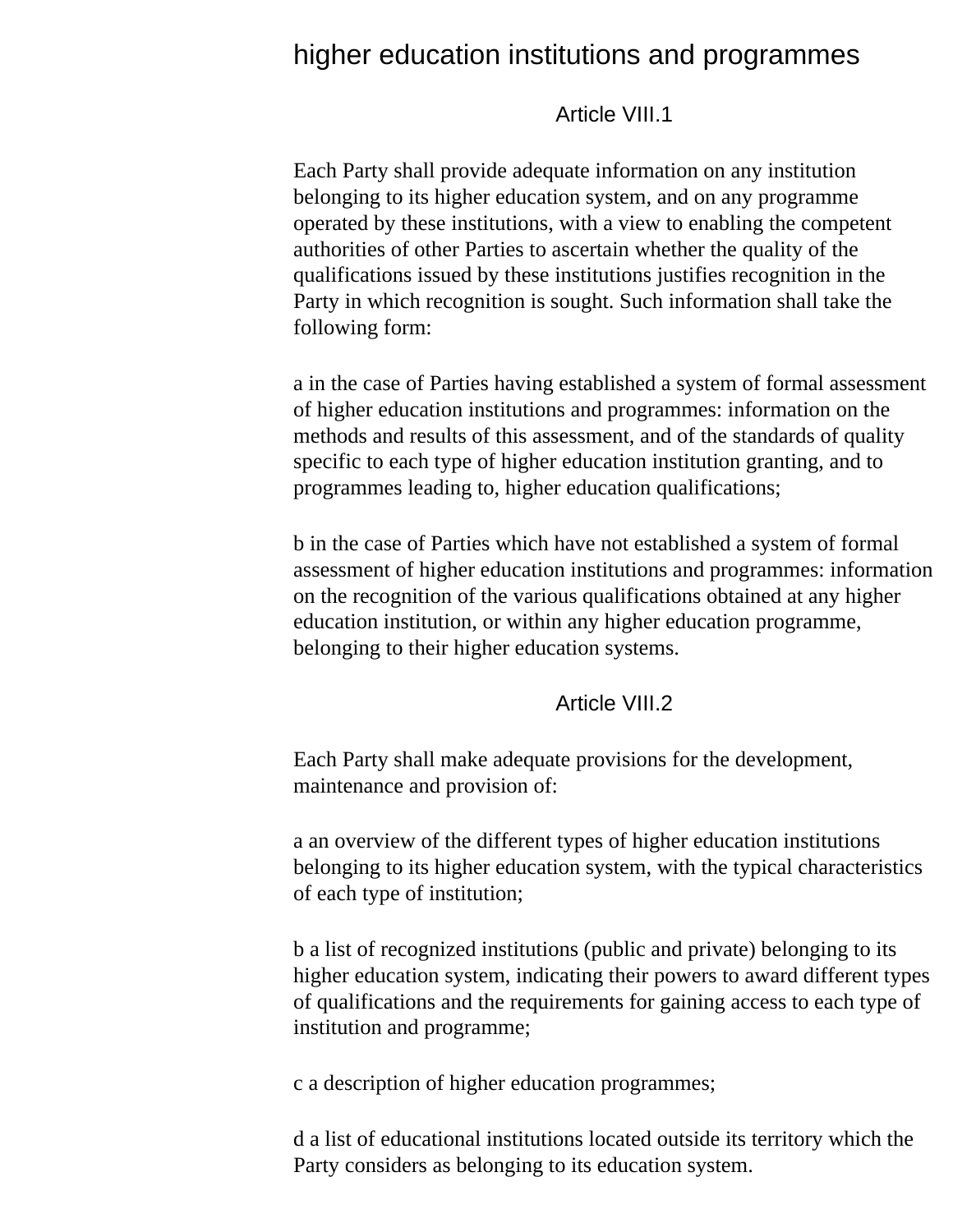# Section IX. Information on recognition matters

Article IX.1

In order to facilitate the recognition of qualifications concerning higher education, the Parties undertake to establish transparent systems for the complete description of the qualifications obtained.

#### Article IX.2

1 Acknowledging the need for relevant, accurate and up-to-date information, each Party shall establish or maintain a national information centre and shall notify one of the depositories of its establishment, or of any changes affecting it.

2 In each Party, the national information centre shall:

a facilitate access to authoritative and accurate information on the higher education system and qualifications of the country in which it is located;

b facilitate access to information on the higher education systems and qualifications of the other Parties;

c give advice or information on recognition matters and assessment of qualifications, in accordance with national laws and regulations.

<span id="page-13-0"></span>3 Every national information centre shall have at its disposal the necessary means to enable it to fulfil its functions.

#### Article IX.3

The Parties shall promote, through the national information centres or otherwise, the use of the UNESCO/Council of Europe Diploma Supplement or any other comparable document by the higher education institutions of the Parties.

# Section X. Implementation mechanisms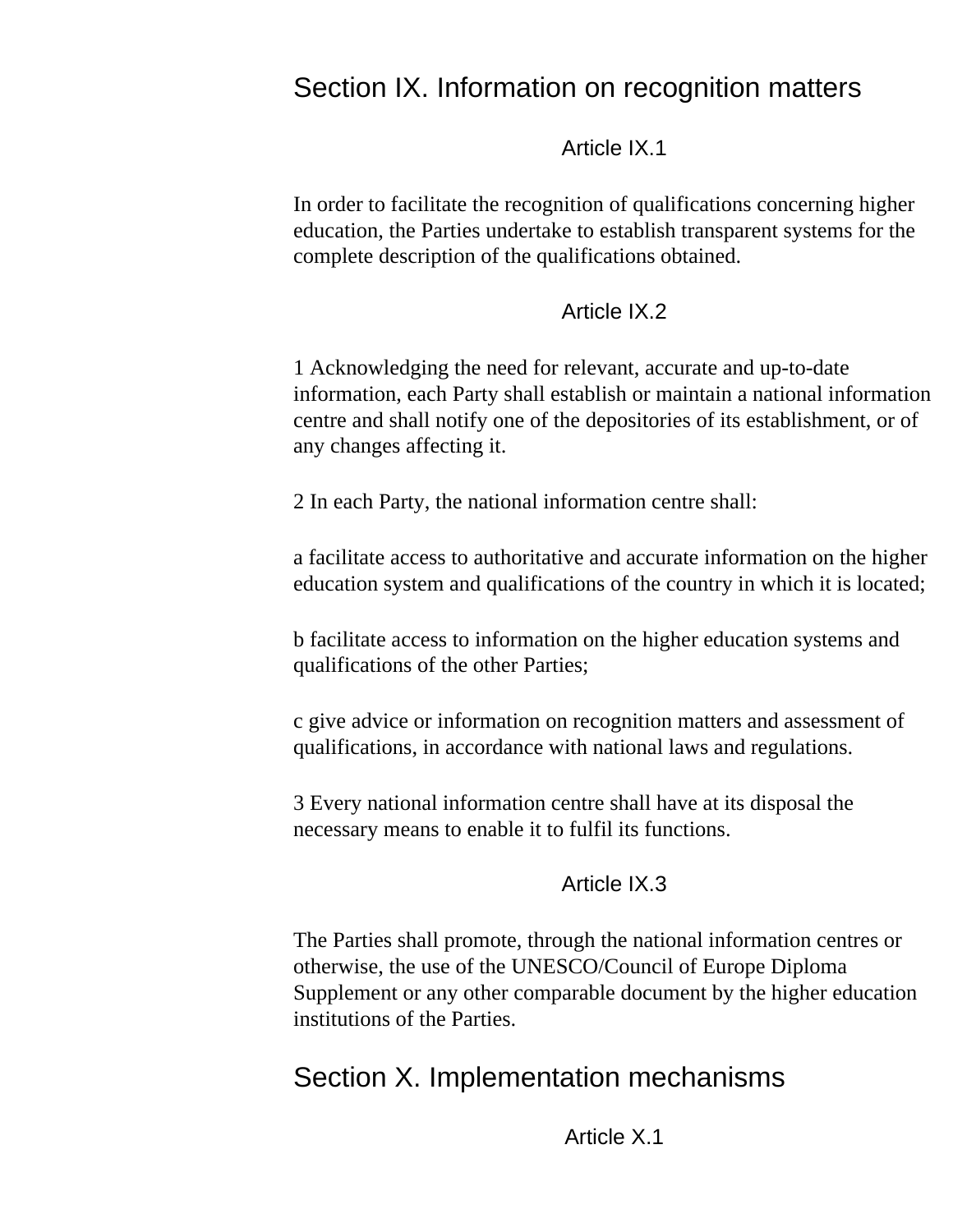The following bodies shall oversee, promote and facilitate the implementation of the Convention:

a the Committee of the Convention on the Recognition of Qualifications concerning Higher Education in the European Region;

b the European Network of National Information Centres on academic mobility and recognition (the ENIC Network), established by decision of the Committee of Ministers of the Council of Europe on 9 June 1994 and the UNESCO Regional Committee for Europe on 18 June 1994.

#### Article X.2

1 The Committee of the Convention on the Recognition of Qualifications concerning Higher Education in the European Region (hereafter referred to as "the Committee") is hereby established. It shall be composed of one representative of each Party.

2 For the purposes of Article X.2, the term "Party" shall not apply to the European Community.

3 The States mentioned in Article XI.1.1 and the Holy See, if they are not Parties to this Convention, the European Community and the President of the ENIC Network may participate in the meetings of the Committee as observers. Representatives of governmental and nongovernmental organizations active in the field of recognition in the Region may also be invited to attend meetings of the Committee as observers.

4 The President of the UNESCO Regional Committee for the Application of the Convention on the Recognition of Studies, Diplomas and Degrees concerning Higher Education in the States belonging to the Europe Region shall also be invited to participate in the meetings of the Committee as an observer.

5 The Committee shall promote the application of this Convention and shall oversee its implementation. To this end it may adopt, by a majority of the Parties, recommendations, declarations, protocols and models of good practice to guide the competent authorities of the Parties in their implementation of the Convention and in their consideration of applications for the recognition of higher education qualifications. While they shall not be bound by such texts, the Parties shall use their best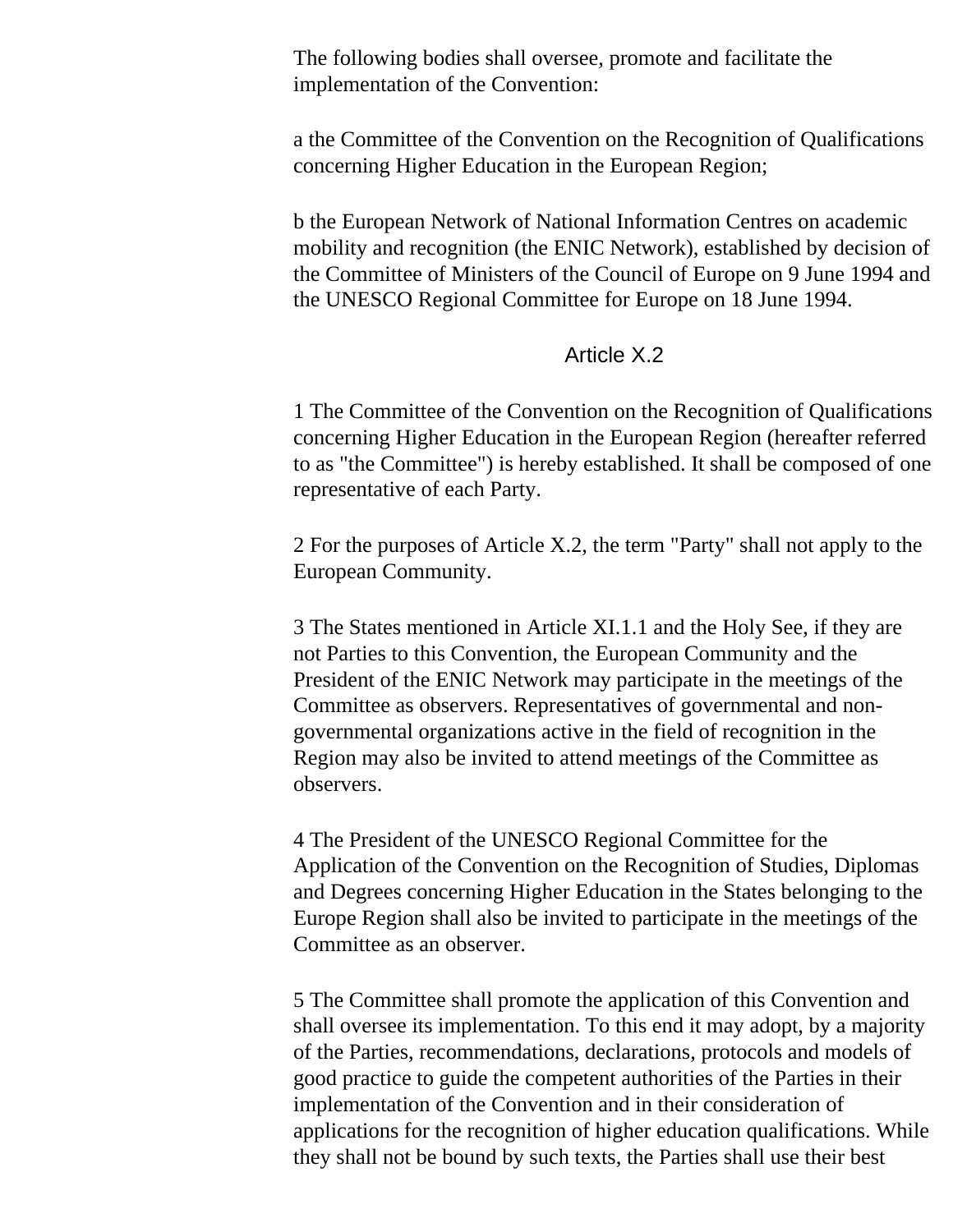endeavours to apply them, to bring the texts to the attention of the competent authorities and to encourage their application.The Committee shall seek the opinion of the ENIC Network before making its decisions.

6 The Committee shall report to the relevant bodies of the Council of Europe and UNESCO.

7 The Committee shall maintain links to the UNESCO Regional Committees for the Application of Conventions on the Recognition of Studies, Diplomas and Degrees in Higher Education adopted under the auspices of UNESCO.

8 A majority of the Parties shall constitute a quorum.

9 The Committee shall adopt its Rules of Procedure. It shall meet in ordinary session at least every three years. The Committee shall meet for the first time within a year of the entry into force of this Convention.

10 The Secretariat of the Committee shall be entrusted jointly to the Secretary General of the Council of Europe and to the Director-General of UNESCO.

#### Article X.3

1 Each Party shall appoint as a member of the European network of national information centres on academic mobility and recognition (the ENIC Network) the national information centre established or maintained under Article IX.2. In cases in which more than one national information centre is established or maintained in a Party under Article IX.2, all these shall be members of the Network, but the national information centres concerned shall dispose of only one vote.

2 The ENIC Network shall, in its composition restricted to national information centres of the Parties to this Convention, uphold and assist the practical implementation of the Convention by the competent national authorities. The Network shall meet at least once a year in plenary session. It shall elect its President and Bureau in accordance with its terms of reference.

3 The Secretariat of the ENIC Network shall be entrusted jointly to the Secretary General of the Council of Europe and to the Director-General of UNESCO.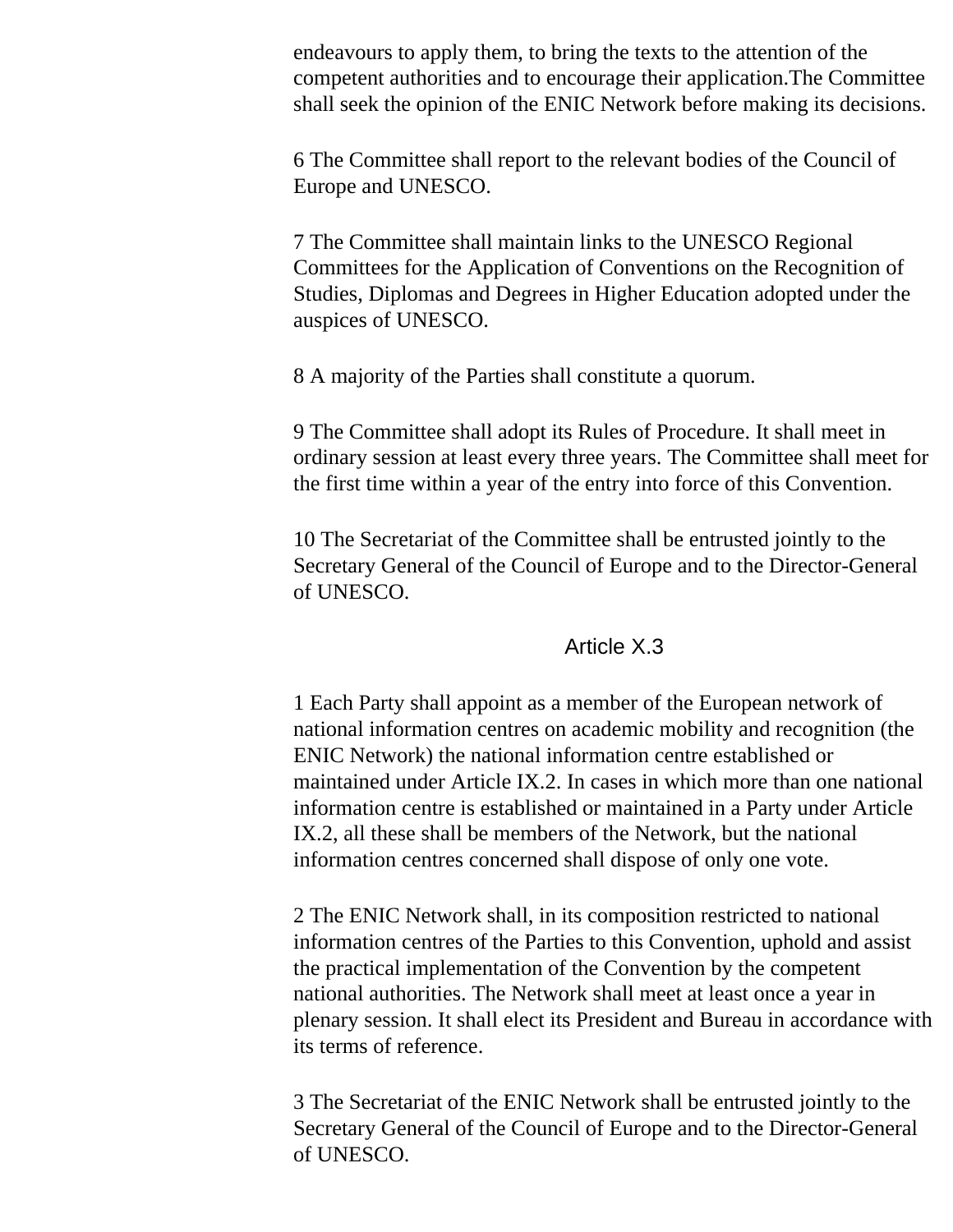4 The Parties shall cooperate, through the ENIC Network, with the national information centres of other Parties, especially by enabling them to collect all information of use to the national information centres in their activities relating to academic recognition and mobility.

# Section XI. Final clauses

Article XI.1

1 This Convention shall be open for signature by:

a the member States of the Council of Europe;

b the member States of the UNESCO Europe Region;

c any other signatory, contracting State or party to the European Cultural Convention of the Council of Europe and/or to the UNESCO Convention on the Recognition of Studies, Diplomas and Degrees concerning Higher Education in the States belonging to the Europe Region, which have been invited to the Diplomatic Conference entrusted with the adoption of this Convention.

2 These States and the Holy See may express their consent to be bound by:

a signature without reservation as to ratification, acceptance or approval; or

b signature, subject to ratification, acceptance or approval, followed by ratification, acceptance or approval; or

c accession.

3 Signatures shall be made with one of the depositories. Instruments of ratification, acceptance, approval or accession shall be deposited with one of the depositories.

# Article XI.2

This Convention shall enter into force on the first day of the month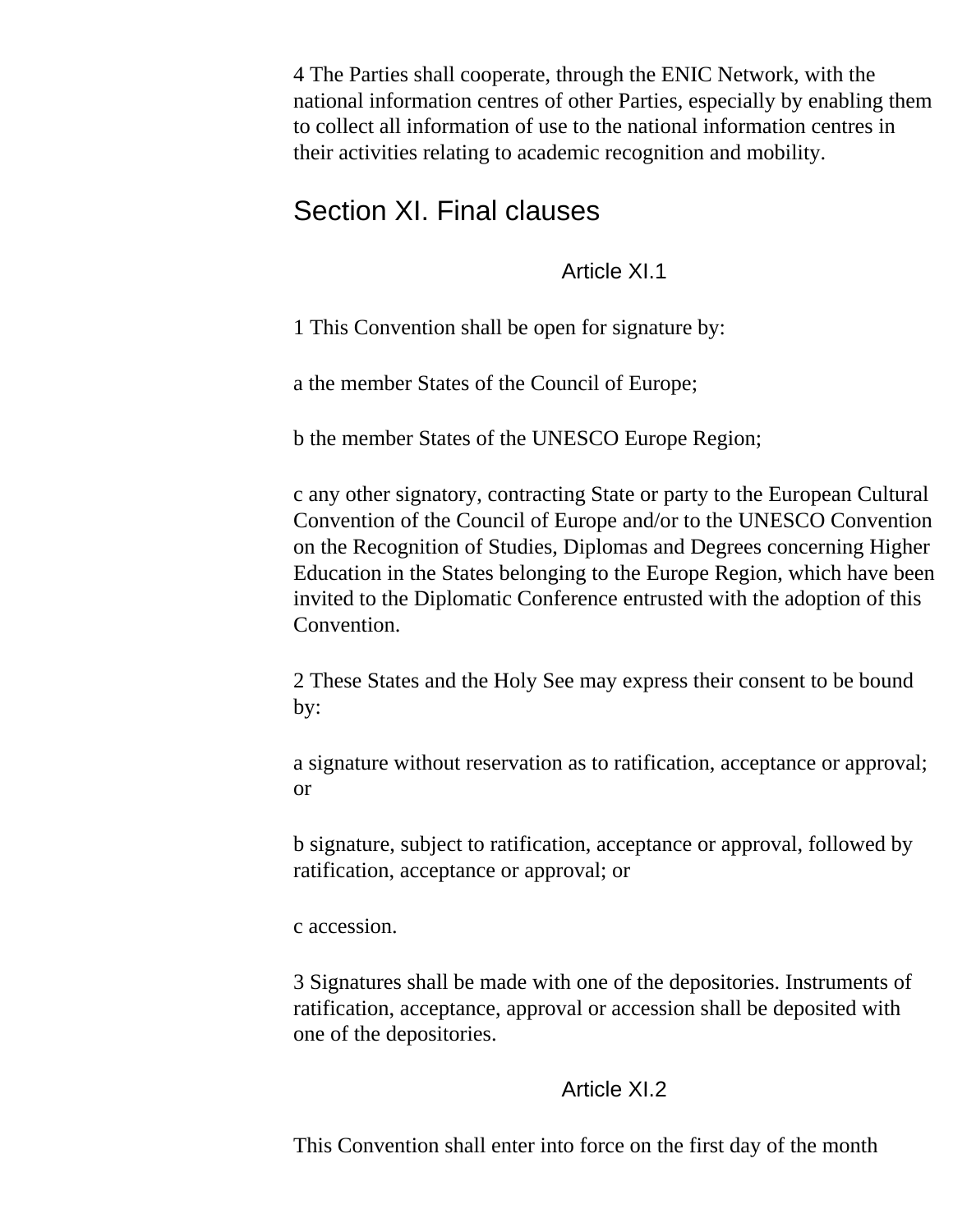following the expiration of the period of one month after five States, including at least three member States of the Council of Europe and/or the UNESCO Europe Region, have expressed their consent to be bound by the Convention. It shall enter into force for each other State on the first day of the month following the expiration of the period of one month after the date of expression of its consent to be bound by the Convention.

### Article XI.3

1 After the entry into force of this Convention, any State other than those falling into one of the categories listed under Article XI.1 may request accession to this Convention. Any request to this effect shall be addressed to one of the depositories, who shall transmit it to the Parties at least three months before the meeting of the Committee of the Convention on the Recognition of Qualifications concerning Higher Education in the European Region. The depository shall also inform the Committee of Ministers of the Council of Europe and the Executive Board of UNESCO.

2 The decision to invite a State which so requests to accede to this Convention shall be taken by a two-thirds majority of the Parties.

3 After the entry into force of this Convention the European Community may accede to it following a request by its member States, which shall be addressed to one of the depositories. In this case, Article XI.3.2 shall not apply.

4 In respect of any acceding States or the European Community, the Convention shall enter into force on the first day of the month following the expiration of the period of one month after the deposit of the instrument of accession with one of the depositories.

#### Article XI.4

1 Parties to this Convention which are at the same time parties to one or more of the following Conventions:

European Convention on the Equivalence of Diplomas leading to Admission to Universities (1953, ETS No. 15), and its Protocol (1964, ETS No. 49);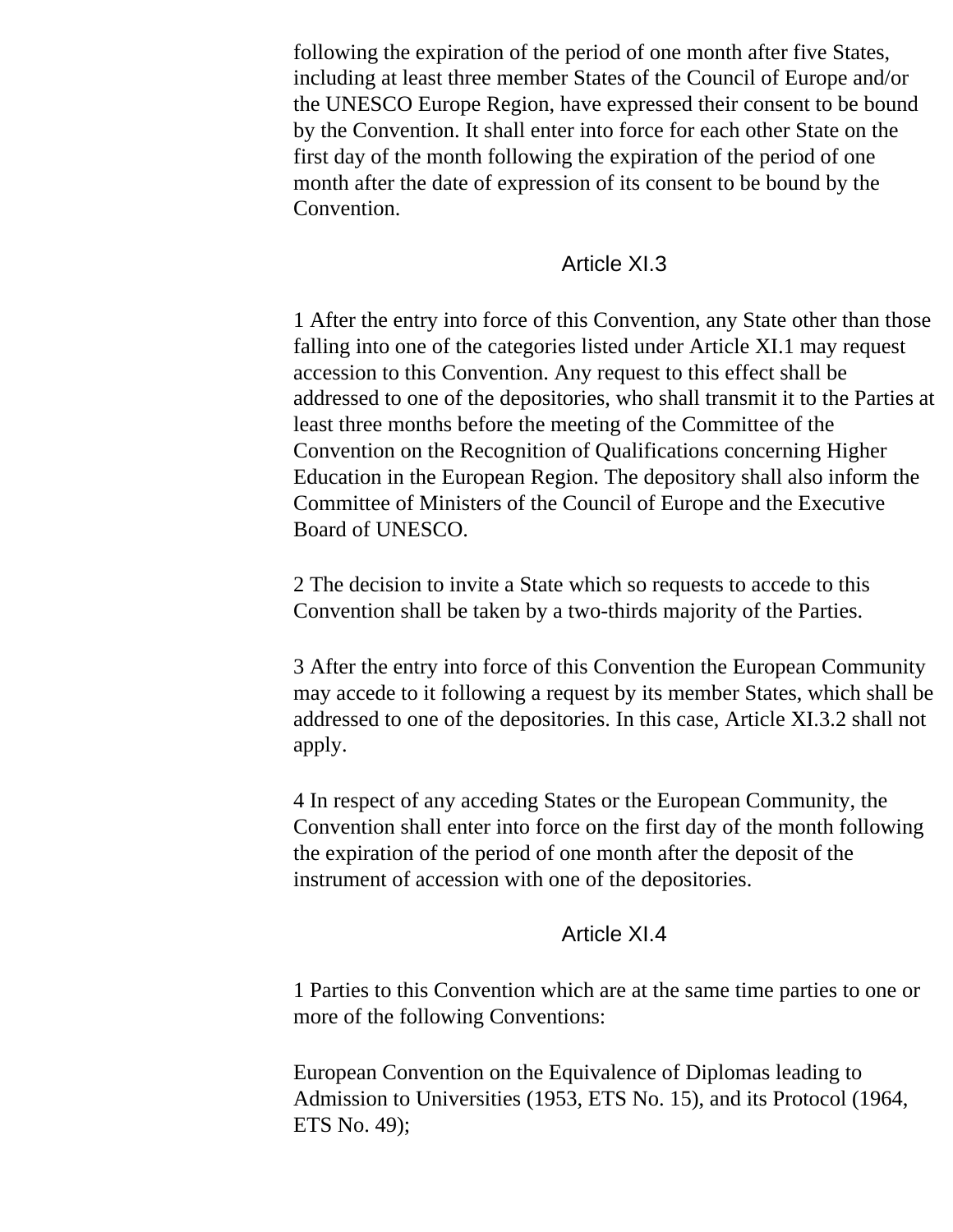European Convention on the Equivalence of Periods of University Study (1956, ETS No. 21);

European Convention on the Academic Recognition of University Qualifications (1959, ETS No. 32);

International Convention on the Recognition of Studies, Dipomas and Degrees in Higher Education in the Arab and European States bordering on the Mediterranean (1976);

Convention on the Recognition of Studies, Diplomas and Degrees concerning Higher Education in the States belonging to the Europe Region (1979);

European Convention on the General Equivalence of Periods of University Study (1990, ETS 138),

a shall apply the provisions of the present Convention in their mutual relations;

b shall continue to apply the above mentioned Conventions to which they are a party in their relations with other States party to those Conventions but not to the present Convention.

2 The Parties to this Convention undertake to abstain from becoming a party to any of the Conventions mentioned in paragraph 1, to which they are not already a party, with the exception of the International Convention on the Recognition of Studies, Diplomas and Degrees in Higher Education in the Arab and European States bordering on the Mediterranean.

#### Article XI.5

1 Any State may, at the time of signature or when depositing its instrument of ratification, acceptance, approval or accession, specify the territory or territories to which this Convention shall apply.

2 Any State may, at any later date, by a declaration addressed to one of the depositories, extend the application of this Convention to any other territory specified in the declaration. In respect of such territory the Convention shall enter into force on the first day of the month following the expiration of a period of one month after the date of receipt of such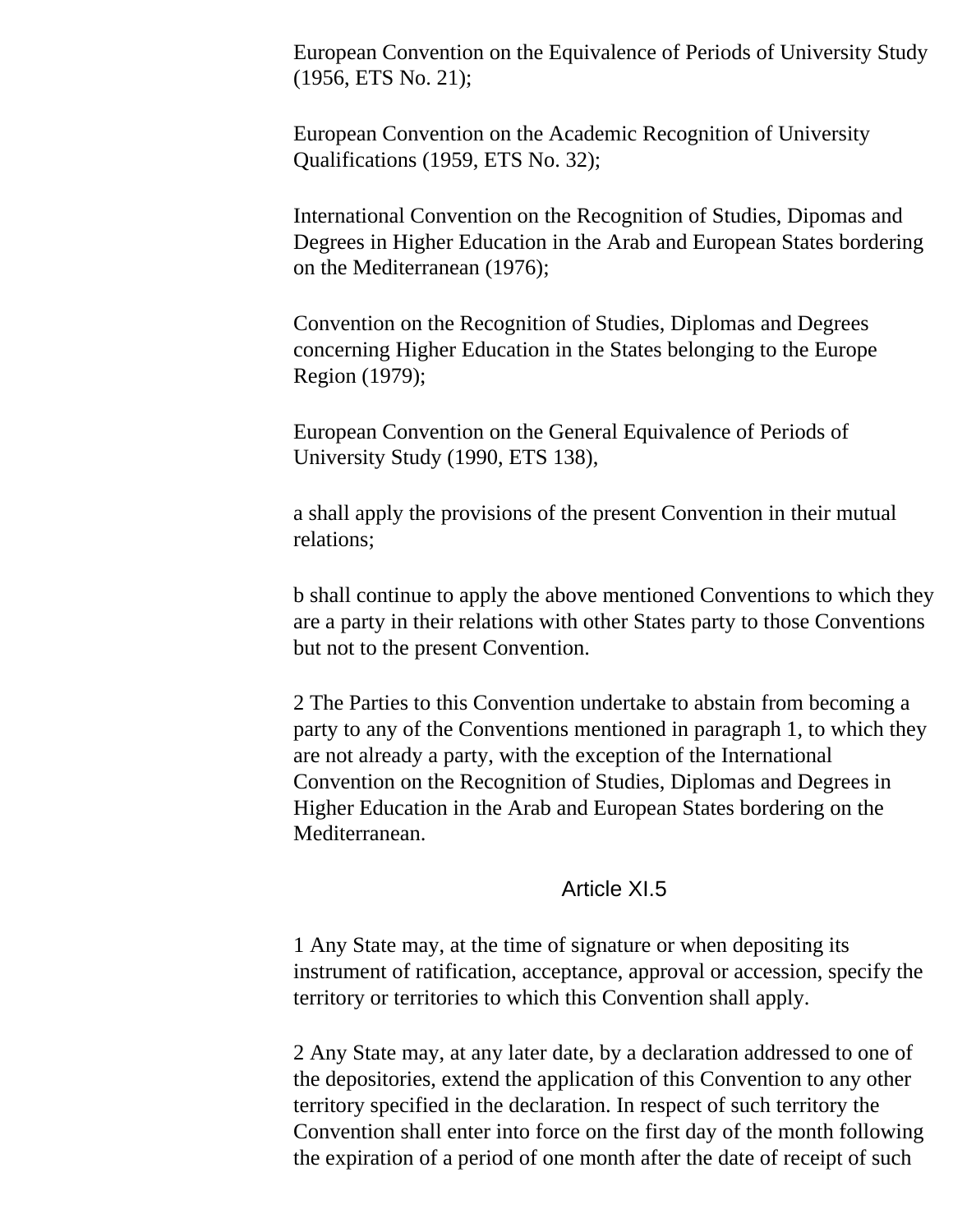declaration by the depository.

3 Any declaration made under the two preceding paragraphs may, in respect of any territory specified in such declaration, be withdrawn by a notification addressed to one of the depositaries. The withdrawal shall become effective on the first day of the month following the expiration of a period of one month after the date of receipt of such notification by the depository.

### Article XI.6

1 Any Party may, at any time, denounce this Convention by means of a notification addressed to one of the depositories.

2 Such denunciation shall become effective on the first day of the month following the expiration of a period of twelve months after the date of receipt of the notification by the depository. However, such denunciation shall not affect recognition decisions taken previously under the provisions of this Convention.

3 Termination or suspension of the operation of this Convention as a consequence of a violation by a Party of a provision essential to the accomplishment of the object or purpose of this Convention shall be addressed in accordance with international law.

# Article XI.7

1 Any State, the Holy See or the European Community may, at the time of signature or when depositing its instrument of ratification, acceptance or approval or accession, declare that it reserves the right not to apply, in whole or in part, one or more of the following Articles of this Convention:

# [Article IV.8](#page-8-0)

[Article V.3](#page-9-0)

[Article VI.3](#page-10-0)

[Article VIII.2](#page-12-0)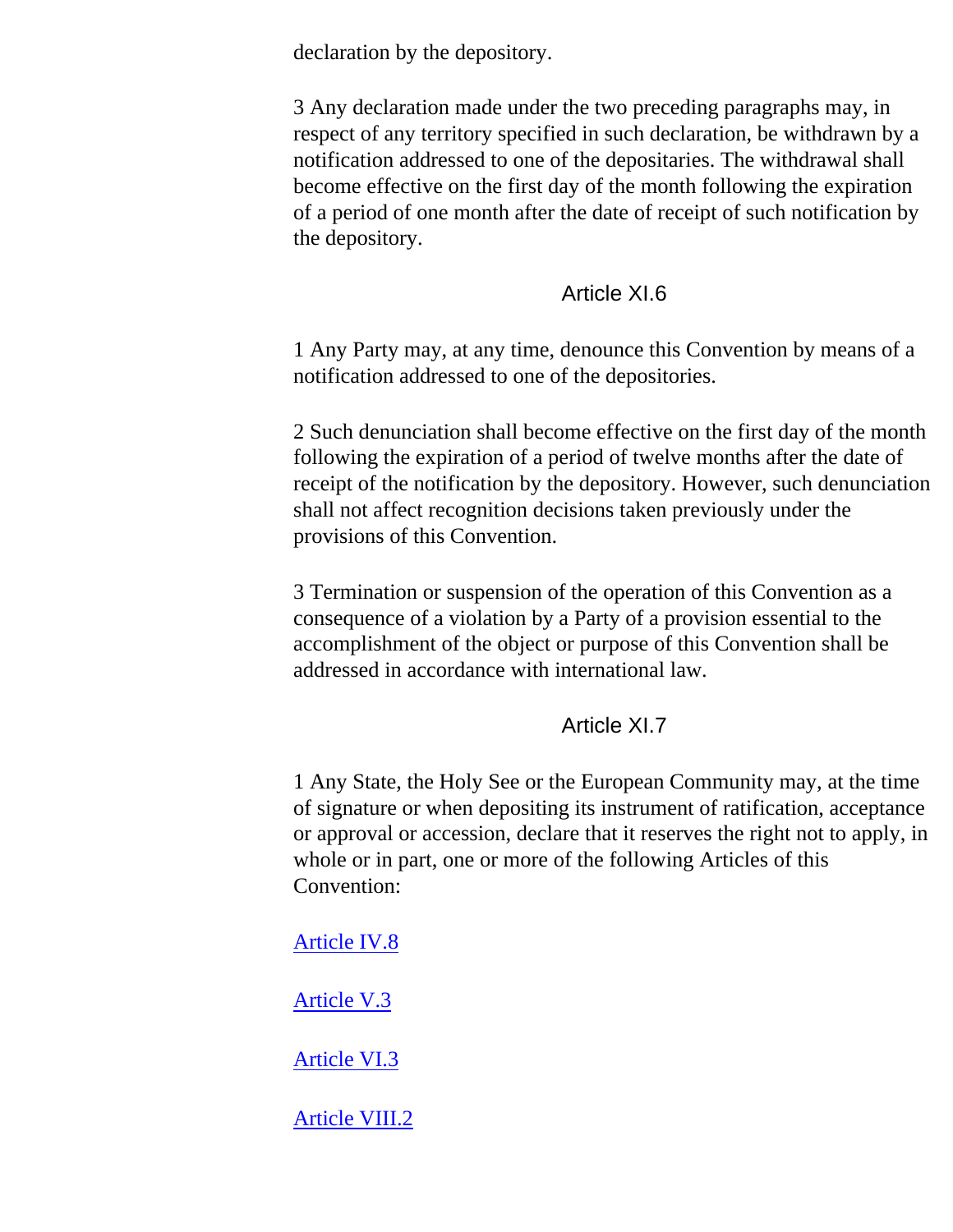#### [Article IX.3](#page-13-0)

No other reservation may be made.

2 Any Party which has made a reservation under the preceding paragraph may wholly or partly withdraw it by means of a notification addressed to one of the depositories. The withdrawal shall take effect on the date of receipt of such notification by the depository.

3 A Party which has made a reservation in respect of a provision of this Convention may not claim the application of that provision by any other Party; it may, however, if its reservation is partial or conditional, claim the application of that provision in so far as it has itself accepted it.

#### Article XI.8

1 Draft amendments to this Convention may be adopted by the Committee of the Convention on the Recognition of Qualifications concerning Higher Education in the European Region by a two-thirds majority of the Parties. Any draft amendment so adopted shall be incorporated into a Protocol to this Convention. The Protocol shall specify the modalities for its entry into force which, in any event, shall require the expression of consent by the Parties to be bound by it.

2 No amendment may be made to Section III of this Convention under the procedure of paragraph 1 above.

3 Any proposal for amendments shall be communicated to one of the depositaries, who shall transmit it to the Parties at least three months before the meeting of the Committee. The depository shall also inform the Committee of Ministers of the Council of Europe and the Executive Board of UNESCO.

#### Article XI.9

1 The Secretary General of the Council of Europe and the Director-General of the United Nations Educational, Scientific and Cultural Organization shall be the depositories of this Convention.

2 The depository with whom an act, notification or communication has been deposited shall notify the Parties to this Convention, as well as the other member States of the Council of Europe and/or of the UNESCO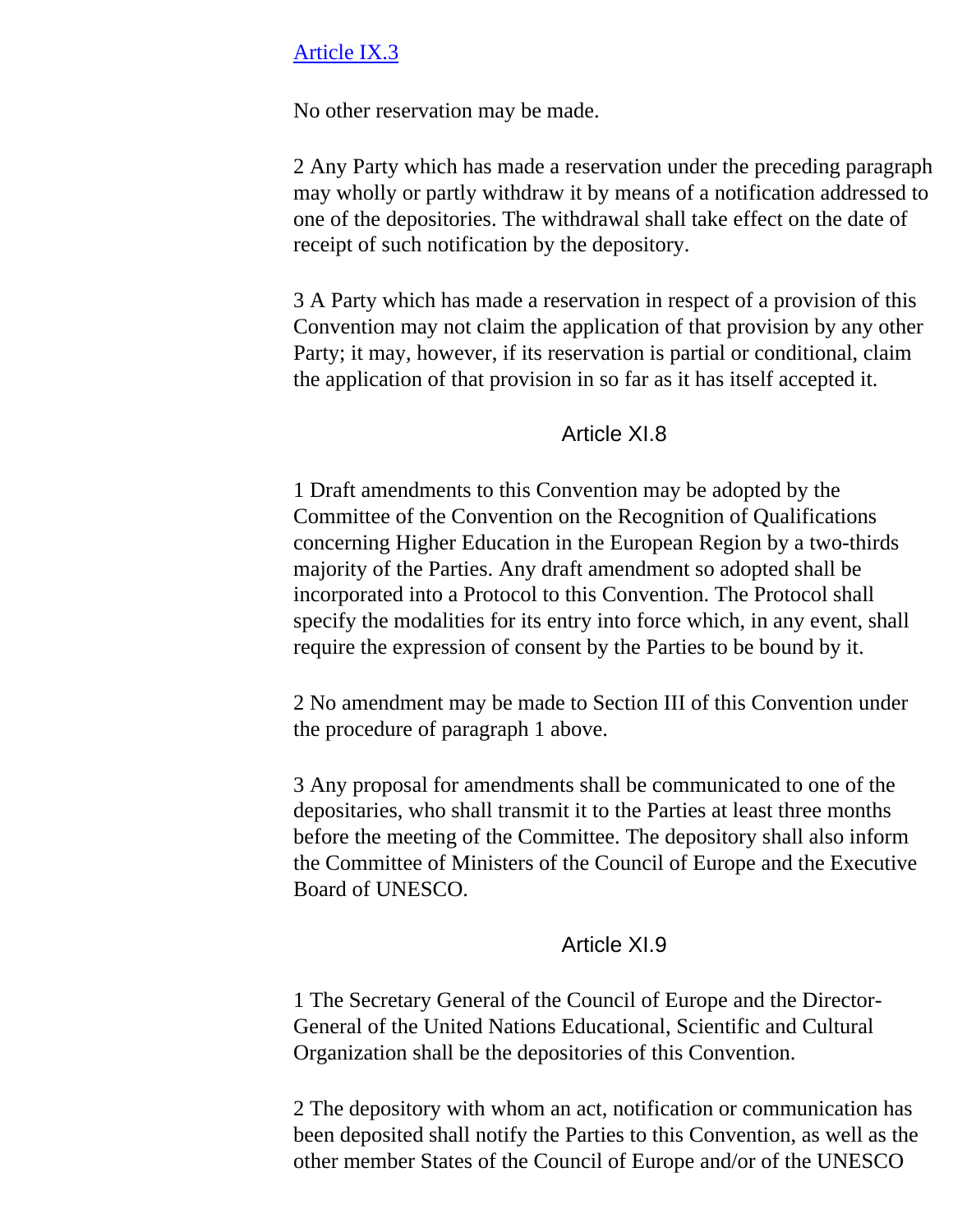Europe Region of:

a any signature;

b the deposit of any instrument of ratification, acceptance, approval, or accession;

c any date of entry into force of this Convention in accordance with the provisions of Articles XI.2 and XI.3.4;

d any reservation made in pursuance of the provisions of Article XI.7 and the withdrawal of any reservations made in pursuance of the provisions of Article XI.7;

e any denunciation of this Convention in pursuance of Article XI.6;

f any declarations made in accordance with the provisions of Article II.1, or of Article II.2;

g any declarations made in accordance with the provisions of Article IV.5;

h any request for accession made in accordance with the provisions of Article XI.3;

i any proposal made in accordance with the provisions of Article XI.8;

j any other act, notification or communication relating to this **Convention** 

3 The depository receiving a communication or making a notification in pursuance of the provisions of this Convention shall immediately inform the other depository thereof.

In witness thereof the undersigned representatives, being duly authorized, have signed this Convention.

Done at Lisbon on 11 April 1997, in the English, French, Russian and Spanish languages, the four texts being equally authoritative, in two copies, one of which shall be deposited in the archives of the Council of Europe and the other in the archives of the United Nations Educational,